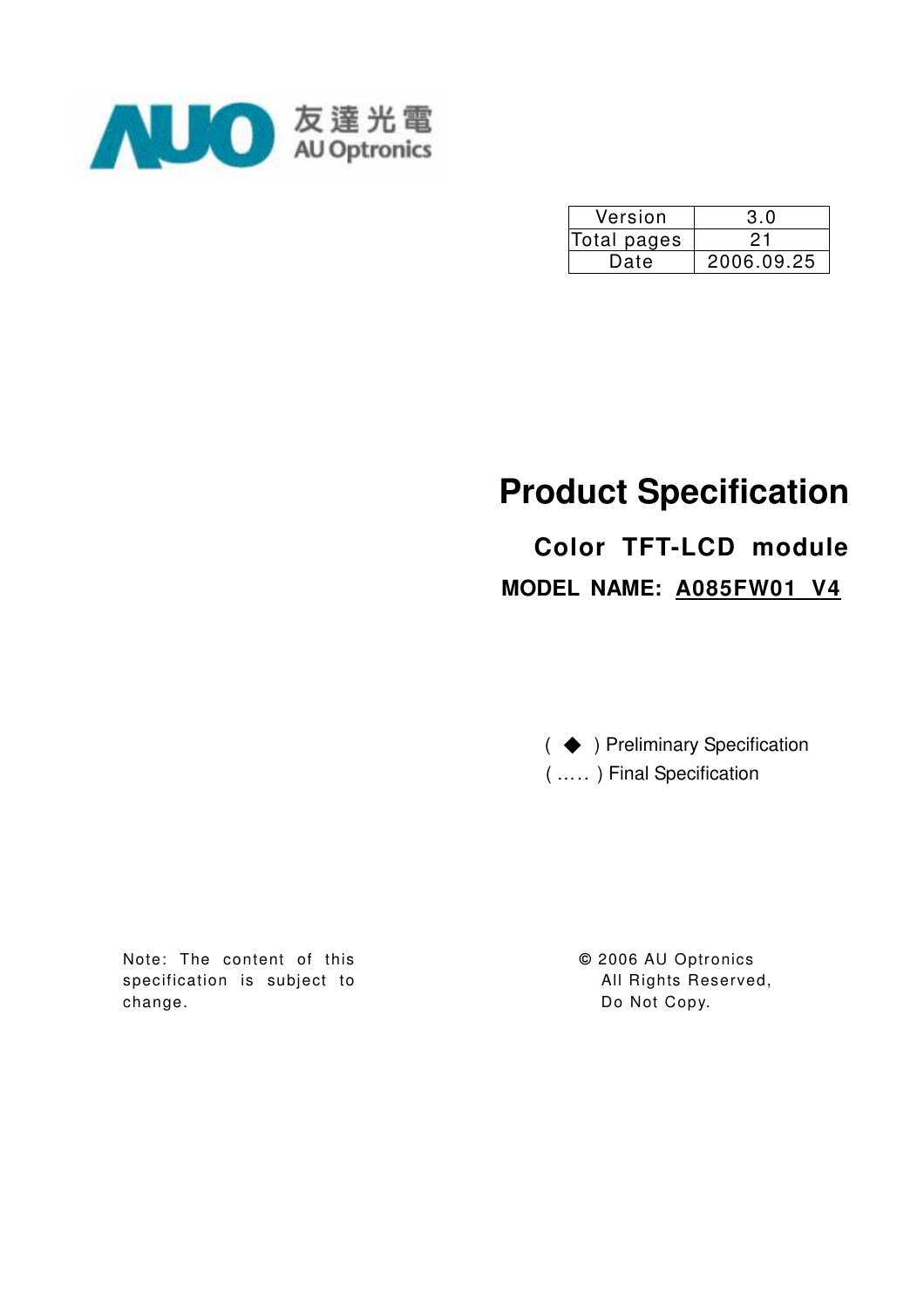## Record of Revision

| Version | Revise Date Page |                  | Content                                    |
|---------|------------------|------------------|--------------------------------------------|
| 0.0     | 14/Aug/2006      |                  | First draft.                               |
| $1.0$   | 5/Sep/2006       | $\,6\,$          | Add Note 7 in backlight driving conditions |
| 2.0     | 8/Sep/2006       | $\boldsymbol{9}$ | Revise min. brightness to 210nits          |
| 3.0     | 25/Sep/2006      | $\boldsymbol{9}$ | Revise typ. brightness to 250nits          |
|         |                  |                  |                                            |
|         |                  |                  |                                            |
|         |                  |                  |                                            |
|         |                  |                  |                                            |
|         |                  |                  |                                            |
|         |                  |                  |                                            |
|         |                  |                  |                                            |
|         |                  |                  |                                            |
|         |                  |                  |                                            |
|         |                  |                  |                                            |
|         |                  |                  |                                            |
|         |                  |                  |                                            |
|         |                  |                  |                                            |
|         |                  |                  |                                            |
|         |                  |                  |                                            |
|         |                  |                  |                                            |
|         |                  |                  |                                            |
|         |                  |                  |                                            |
|         |                  |                  |                                            |
|         |                  |                  |                                            |
|         |                  |                  |                                            |
|         |                  |                  |                                            |
|         |                  |                  |                                            |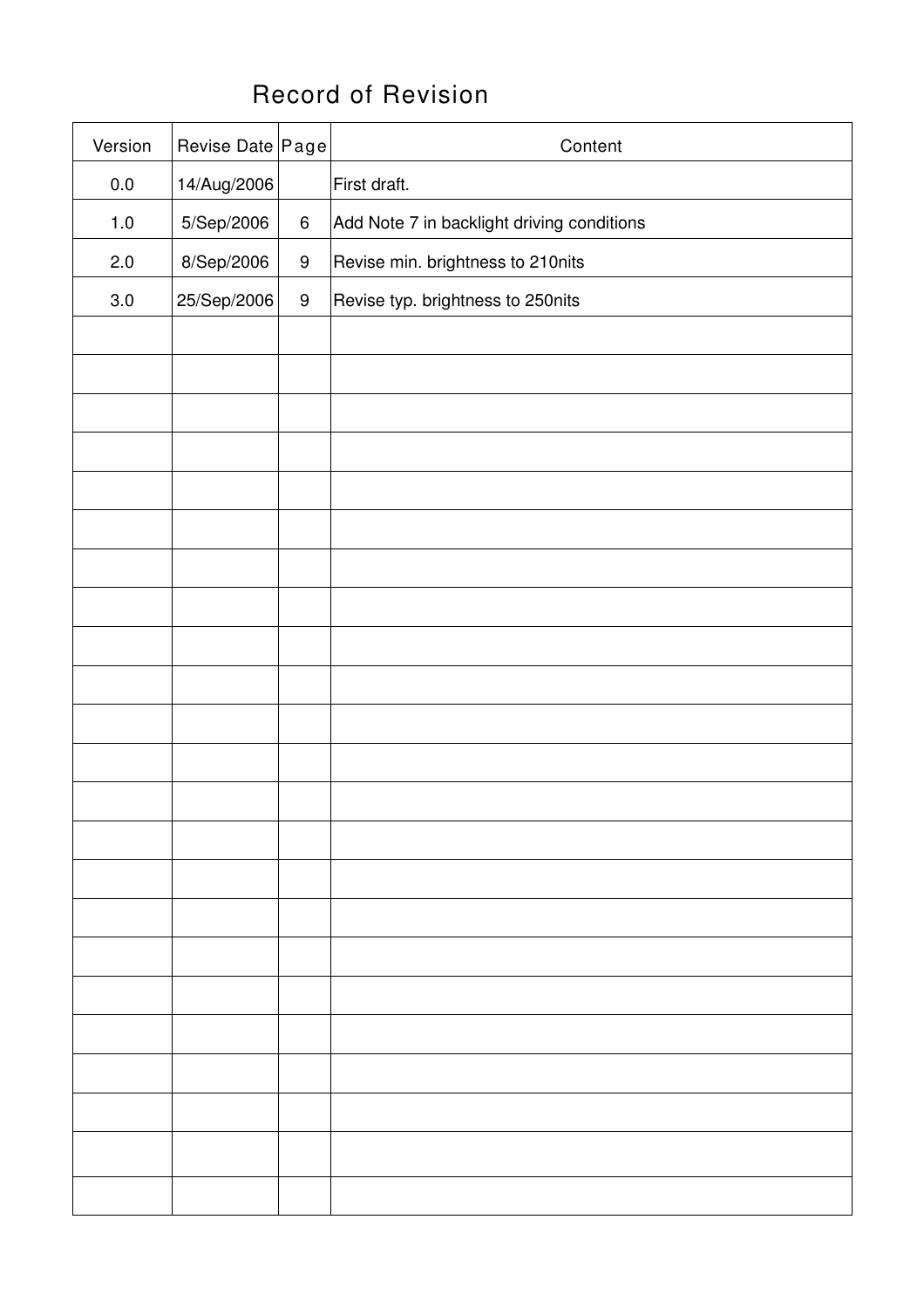

| <b>Contents:</b> |                |
|------------------|----------------|
|                  | P <sub>3</sub> |
|                  |                |
|                  | P4             |
|                  |                |
|                  | P <sub>5</sub> |
|                  |                |
|                  | P <sub>6</sub> |
|                  | P <sub>6</sub> |
|                  |                |
|                  | P <sub>6</sub> |
|                  |                |
|                  | P7             |
|                  | P7             |
|                  | P <sub>8</sub> |
|                  | P <sub>9</sub> |
|                  | <b>P11</b>     |
|                  | <b>P12</b>     |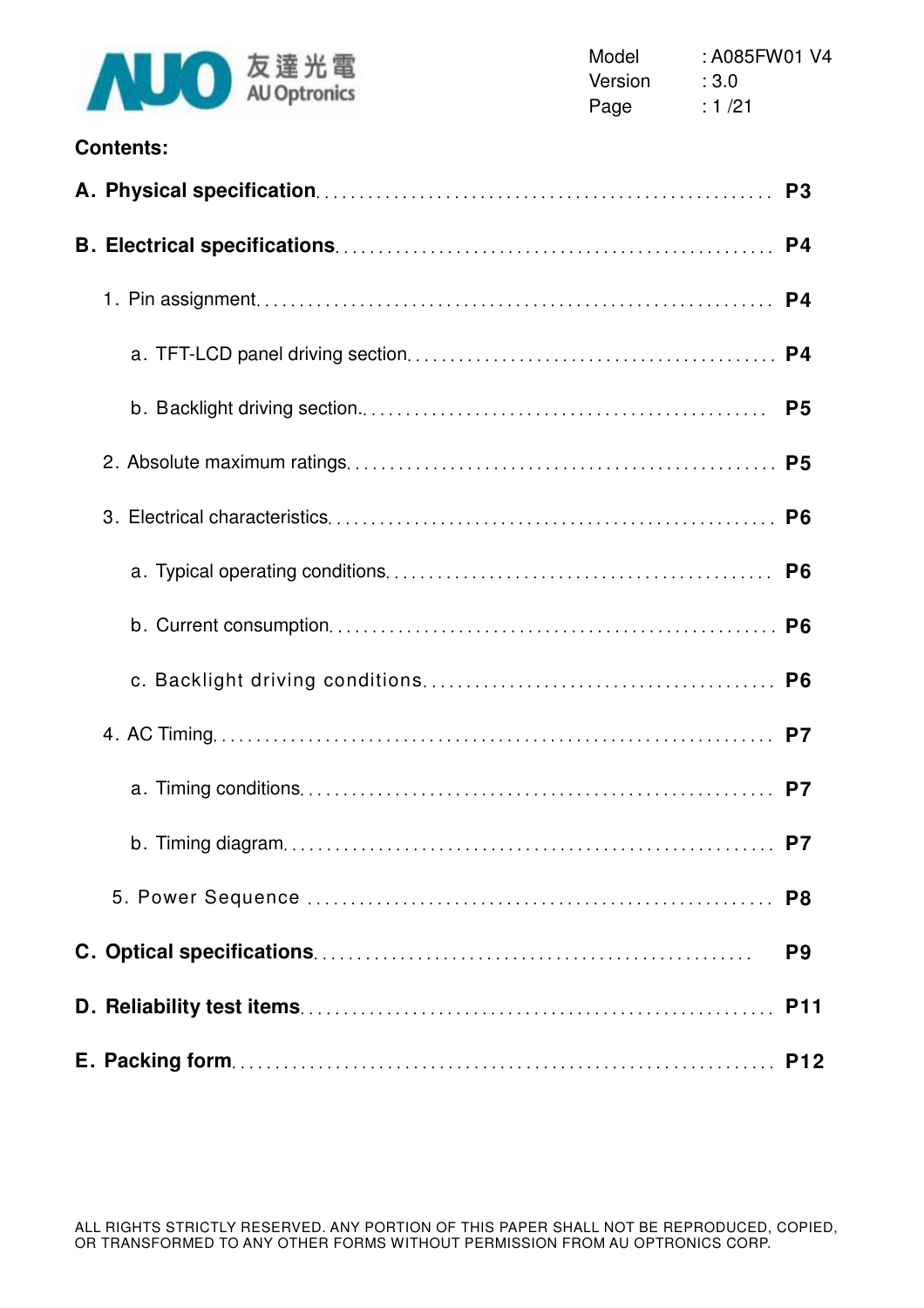

Model : A085FW01 V4 Version : 3.0 Page : 2/21

## **Appendix:**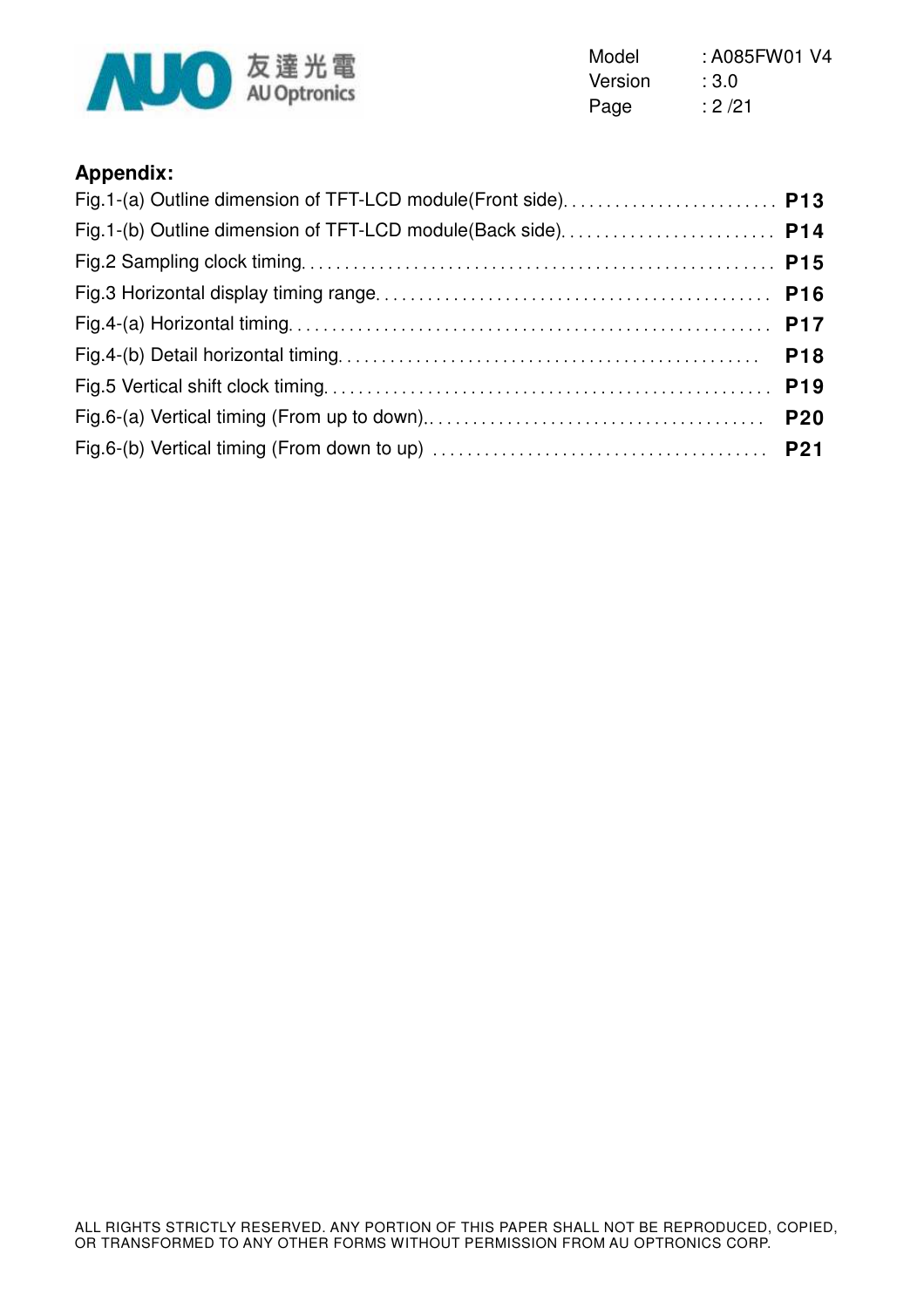

| Model   | : A085FW01 V4 |
|---------|---------------|
| Version | :3.0          |
| Page    | :3/21         |

## **A. Physical specifications**

| NO.            | <b>Item</b>             | <b>Specification</b>        | Remark |
|----------------|-------------------------|-----------------------------|--------|
|                | Display resolution(dot) | 480RGB(W) × 234(H)          |        |
| $\overline{2}$ | Active area(mm)         | $187.2(W)\times 105.3(H)$   |        |
| 3              | Dot pitch(mm)           | $ 0.130(W)\times 0.450(H) $ |        |
| 4              | Color configuration     | R. G. B. stripe             | Note 1 |
| 5              | Overall dimension(mm)   | 199.0(W)×119.0(H)×5.8(D)    | Note 2 |
| 6              | Weight(g)               | 232 ±10                     |        |
|                | Surface treatment       | Anti-Glare                  |        |
| 8              | Backlight unit          | <b>CCFL</b>                 |        |

Note 1: Below figure shows the dot stripe arrangement.



Note 2: Refer to Fig. 1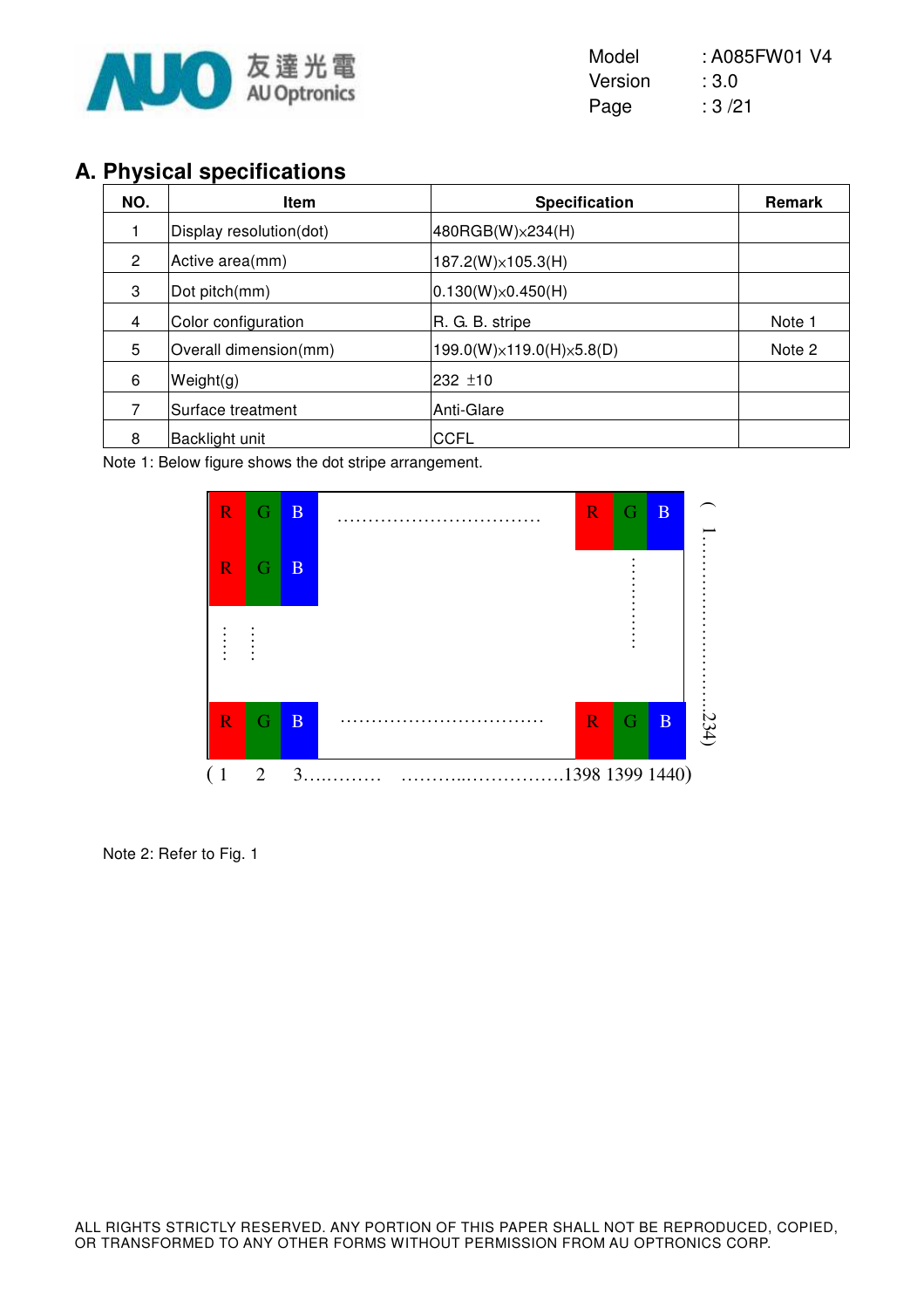

Model : A085FW01 V4 Version : 3.0 Page : 4/21

## **B. Electrical specifications**

#### 1.Pin assignment

a. TFT-LCD panel driving section

| Pin no         | Symbol           | I/O                      | <b>Description</b>                                      | Remark     |
|----------------|------------------|--------------------------|---------------------------------------------------------|------------|
| 1              | <b>GND</b>       | $\overline{\phantom{0}}$ | Ground for logic circuit                                |            |
| $\overline{c}$ | $V_{\rm CC}$     | $\mathsf{I}$             | Supply voltage of logic control circuit for scan driver |            |
| 3              | $V_{GL}$         | $\mathsf{I}$             | Negative power for scan driver                          |            |
| 4              | $V_{GH}$         | I                        | Positive power for scan driver                          |            |
| 5              | <b>STVD</b>      | I/O                      | Vertical start pulse                                    | Note 1     |
| 6              | <b>STVU</b>      | I/O                      | Vertical start pulse                                    | Note 1     |
| 7              | <b>CKV</b>       | ı                        | Shift clock input for scan driver                       |            |
| 8              | U/D              | I                        | UP/DOWN scan control input                              | Note 1,2   |
| 9              | <b>OEV</b>       | T                        | Output enable input for scan driver                     |            |
| 10             | <b>VCOM</b>      | $\mathsf{I}$             | Common electrode driving signal                         |            |
| 11             | <b>VCOM</b>      | $\mathsf{l}$             | Common electrode driving signal                         |            |
| 12             | L/R              | I                        | LEFT/RIGHT scan control input                           | Note $1,2$ |
| 13             | <b>MOD</b>       | $\mathsf{I}$             | Sequential sampling and simultaneous sampling setting   | Note 3     |
| 14             | <b>OEH</b>       | $\mathsf{I}$             | Output enable input for data driver                     |            |
| 15             | <b>STHL</b>      | I/O                      | Start pulse for horizontal scan line                    | Note 1     |
| 16             | <b>STHR</b>      | I/O                      | Start pulse for horizontal scan line                    | Note 1     |
| 17             | CPH <sub>3</sub> | $\mathsf{I}$             | Sampling and shifting clock pulse for data driver       |            |
| 18             | CPH <sub>2</sub> | $\mathsf{I}$             | Sampling and shifting clock pulse for data driver       |            |
| 19             | CPH <sub>1</sub> | I                        | Sampling and shifting clock pulse for data driver       |            |
| 20             | $V_{\rm CC}$     | I                        | Supply voltage of logic control circuit for data driver |            |
| 21             | <b>GND</b>       | $\overline{\phantom{a}}$ | Ground for logic circuit                                |            |
| 22             | <b>VR</b>        | T                        | Alternated video signal input(Red)                      |            |
| 23             | VG               | $\mathsf{I}$             | Alternated video signal input(Green)                    |            |
| 24             | VB               | I                        | Alternated video signal input(Blue)                     |            |
| 25             | AV <sub>DD</sub> | I                        | Supply voltage for analog circuit                       |            |
| 26             | $AV_{SS}$        | $\frac{1}{2}$            | Ground for analog circuit                               |            |

|  | Note 1: Selection of scanning mode (please refer to the following table) |  |  |  |  |
|--|--------------------------------------------------------------------------|--|--|--|--|
|  |                                                                          |  |  |  |  |

| Setting of scan<br><b>IN/OUT state</b><br>control input<br>for start pulse |                            |             |                                           | <b>Scanning direction</b> |            |                                          |
|----------------------------------------------------------------------------|----------------------------|-------------|-------------------------------------------|---------------------------|------------|------------------------------------------|
| U/D                                                                        | L/R                        | <b>STVD</b> | <b>STHL</b><br><b>STHR</b><br><b>STVU</b> |                           |            |                                          |
| <b>GND</b>                                                                 | $\mathsf{V}_{\mathsf{CC}}$ | <b>OUT</b>  | IN                                        | OUT                       | IN         | From up to down, and from left to right. |
| $V_{\rm CC}$                                                               | <b>GND</b>                 | IN          | OUT                                       | IN                        | <b>OUT</b> | From down to up, and from right to left. |
| <b>GND</b>                                                                 | GND                        | OUT         | IN                                        | IN                        | <b>OUT</b> | From up to down, and from right to left. |
| $V_{\rm CC}$                                                               | $\mathsf{V}_{\mathsf{CC}}$ | IN          | OUT                                       | OUT                       | IN         | From down to up, and from left to right. |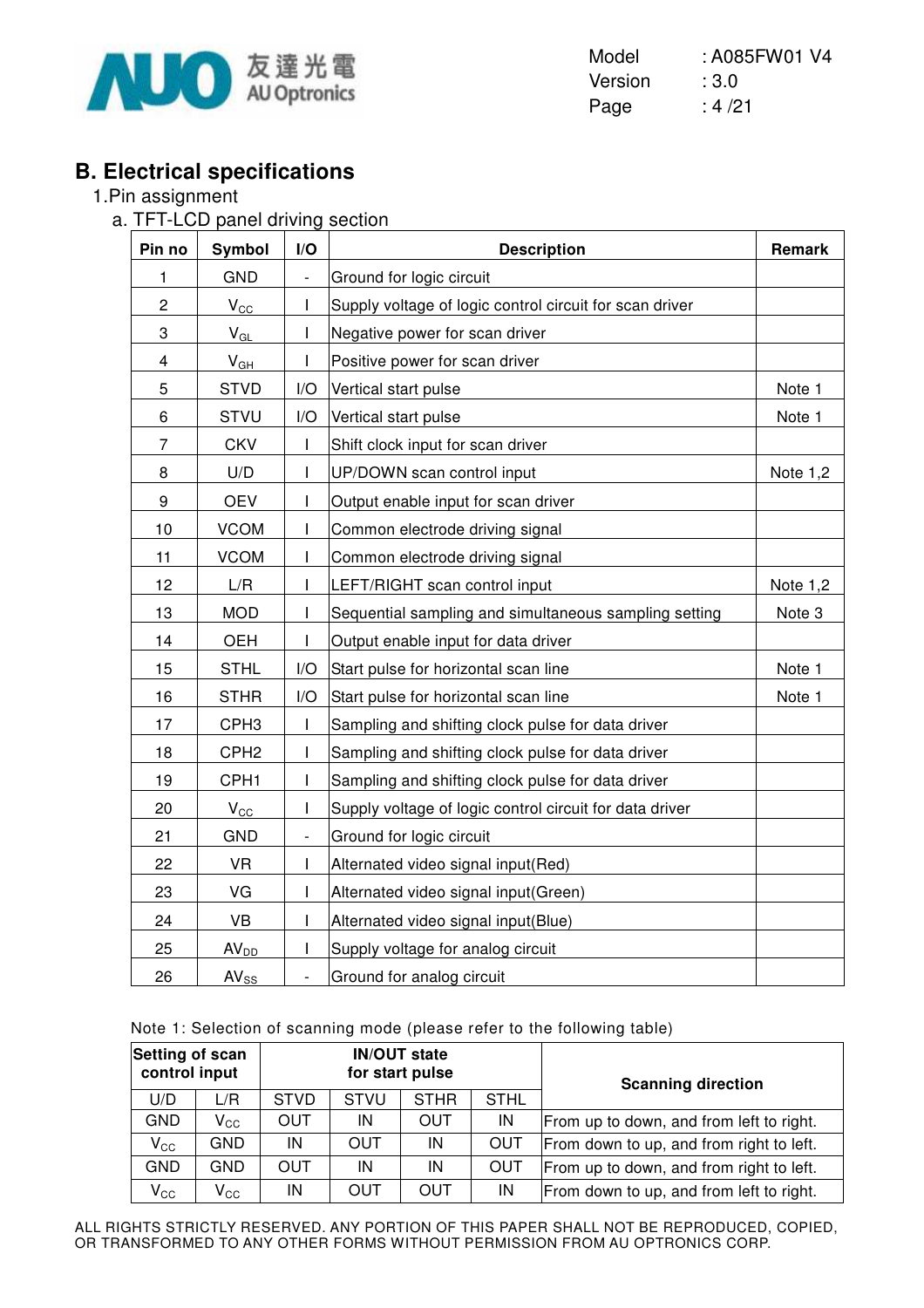

Model : A085FW01 V4 Version : 3.0 Page : 5/21

IN: Input; OUT: Output.

Note 2: Definition of scanning direction.

Refer to figure as below:



Note 3: MOD = H: Simultaneous sampling.

MOD = L: Sequential sampling.

Please set CPH2 and CPH3 to GND when MOD = H.

b. Backlight driving section (Refer to Figure 1)

| No. | <b>Symbol</b> | l/O | <b>Description</b>                             |       |
|-----|---------------|-----|------------------------------------------------|-------|
|     |               |     | Power supply for backlight unit (High voltage) | $- -$ |
|     | GND           |     | Ground for backlight unit                      | $- -$ |

#### 2. Absolute maximum ratings

| Item                 | Symbol           | <b>Condition</b> | Min.   | Max.                | Unit | Remark |
|----------------------|------------------|------------------|--------|---------------------|------|--------|
|                      | $V_{\rm CC}$     | $GND=0$          | $-0.3$ |                     | v    |        |
|                      | AV <sub>DD</sub> | $AV_{SS}=0$      | $-0.3$ |                     | V    |        |
| Power voltage        | $V_{GH}$         |                  | $-0.3$ | 18                  |      |        |
|                      | $V_{GL}$         | $GND=0$          | $-15$  | 0.3                 | V    |        |
|                      | $V_{GH}-V_{GL}$  |                  |        | 33                  |      |        |
|                      | $V_i$            |                  | $-0.3$ | $AVDD+0.3$          | V    | Note 1 |
| Input signal voltage | $V_{1}$          |                  | $-0.3$ | $V_{\text{CC}}+0.3$ | V    | Note 2 |
|                      | <b>VCOM</b>      |                  | $-2.9$ | 5.2                 | V    |        |

Note 1: VR, VG, VB.

Note 2: STHL, STHR, OEH, L/R, CPH1~CPH3, STVD, STVU, OEV, CKV, U/D.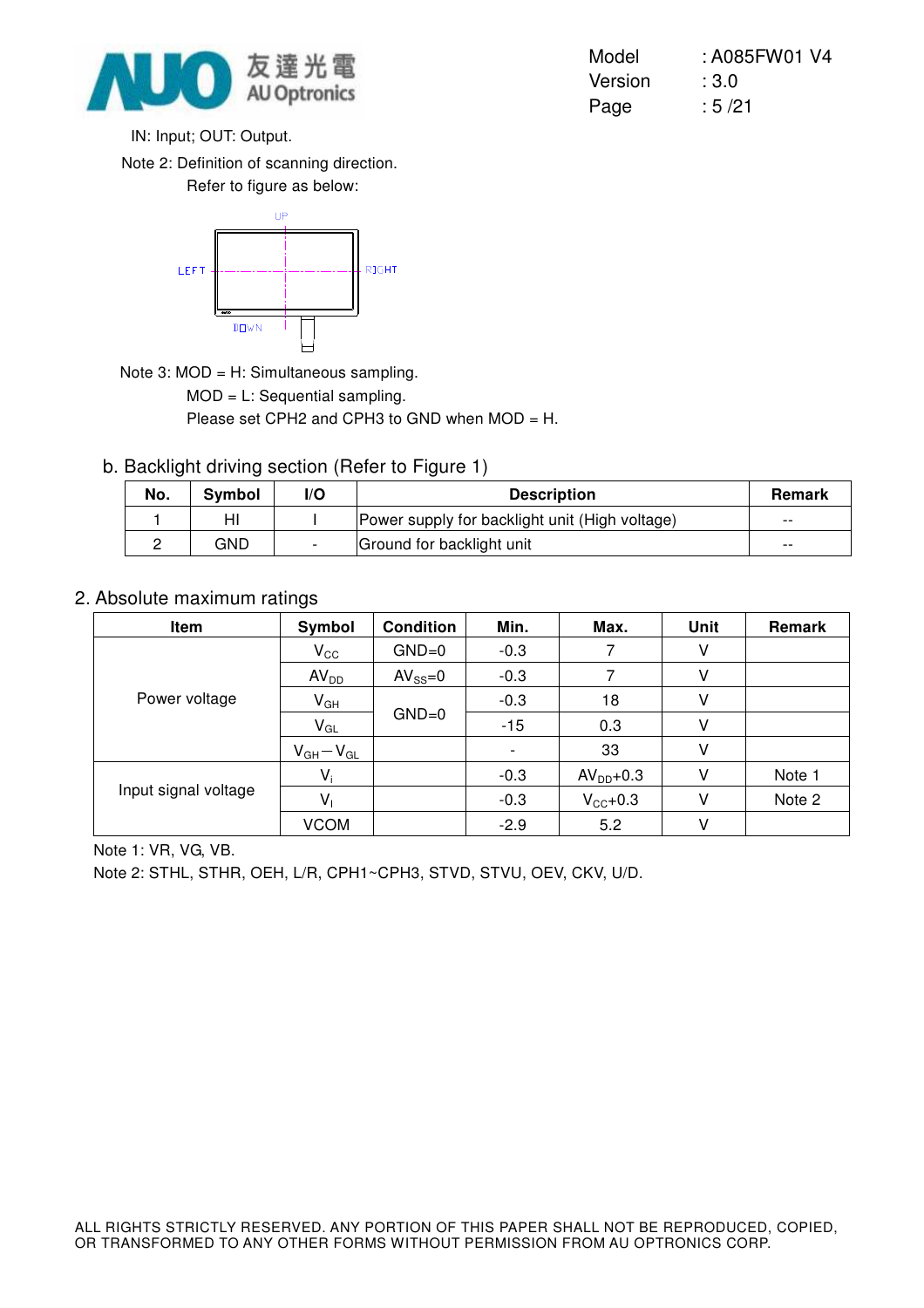

| Model   | : A085FW01 V4 |
|---------|---------------|
| Version | :3.0          |
| Page    | :6/21         |

#### 3. Electrical characteristics

a. Typical operating conditions (GND=AVss=0V, Note 3 )

| . .               | Item         | Symbol           | Min.                     | Typ.                     | Max.                     | Unit   | Remark       |
|-------------------|--------------|------------------|--------------------------|--------------------------|--------------------------|--------|--------------|
|                   |              | $V_{\rm CC}$     | 3                        | 5                        | 5.5                      | V      |              |
|                   |              | AV <sub>DD</sub> | 4.5                      | 5                        | 5.5                      | V      |              |
|                   | Power supply | $V_{GH}$         | 14.3                     | 15                       | 15.7                     | V      |              |
|                   |              | $V_{GL}$         | $-10.5$                  | $-10$                    | $-9.5$                   | V      |              |
|                   | Video signal |                  | 0.4                      | $\overline{\phantom{0}}$ | $AVDD - 0.4$             | V      | Note 1       |
|                   | amplitude    | $V_{iAC}$        |                          | 3                        |                          | V      | AC component |
|                   | (VR, VG, VB) | $V_{\text{IDC}}$ | $\overline{\phantom{a}}$ | AV <sub>DD</sub> /2      | $\overline{\phantom{a}}$ | $\vee$ | DC component |
|                   |              | $V_{CAC}$        | 5.3                      | 5.6                      | 5.9                      | $Vp-p$ | AC component |
| <b>VCOM</b>       |              | $V_{CDC}$        | 1.6                      | 1.9                      | 2.2                      | V      | DC component |
| Input             | H Level      | $V_{\text{IH}}$  | $0.8 V_{CC}$             | ٠                        | $V_{\rm CC}$             | $\vee$ | Note 2       |
| signal<br>voltage | L Level      | $V_{IL}$         | $\pmb{0}$                | $\overline{\phantom{a}}$ | $0.2 V_{CC}$             | V      |              |

Note 1: Refer to Fig.4- (a).

Note 2: STHL, STHR, OEH, L/R, CPH1~CPH3, STVD, STVU, OEV, CKV, U/D.

Note 3: Be sure to apply GND,  $V_{\text{CC}}$  and  $V_{\text{GL}}$  to the LCD first, and then apply  $V_{\text{GH}}$ .

#### b. Current consumption (GND=AVss=0V)

| Parameter     | Symbol          | <b>Condition</b> | Min.                     | Typ. | Max. | Unit      | Remark |
|---------------|-----------------|------------------|--------------------------|------|------|-----------|--------|
| Current       | I <sub>GH</sub> | $V_{GH} = 15V$   | $\overline{\phantom{a}}$ | 0.20 | 0.5  | <b>mA</b> |        |
| for<br>driver | IGL             | $V_{GL} = -10V$  | $\overline{\phantom{a}}$ | 0.20 | 0.5  | <b>mA</b> |        |
|               | Icc             | $V_{CC} = 5V$    | $\overline{\phantom{0}}$ | 3.0  | 6.0  | <b>mA</b> |        |
|               | <b>I</b> DD     | $AVDD=5V$        | $\overline{\phantom{0}}$ | 15.0 | 30   | <b>mA</b> |        |

#### c. Backlight driving conditions

| ີ<br>ີ<br><b>Parameter</b> | Symbol                  | Min.                     | Typ.                     | Max.                     | <b>Unit</b> | Remark          |
|----------------------------|-------------------------|--------------------------|--------------------------|--------------------------|-------------|-----------------|
| Lamp voltage               | $V_L$                   |                          | 600                      | 660                      | <b>Vrms</b> | Note 1          |
| Lamp current               | ΤL                      |                          | 6.5                      |                          | mArms       | Note 1          |
| Frequency                  | $F_L$                   |                          | 60                       | 80                       | kHz         | Note 4          |
|                            |                         | $\overline{\phantom{0}}$ | $\overline{\phantom{a}}$ | 1,370                    | <b>Vrms</b> | Note 1,5        |
| Lamp starting voltage      | $\mathsf{V}_\mathsf{S}$ |                          |                          | 1,790                    | <b>Vrms</b> | <b>Note 2,5</b> |
|                            |                         |                          |                          | 2,050                    | <b>Vrms</b> | Note 3,5,7      |
| Lamp life time             |                         | 15,000                   | $\overline{\phantom{a}}$ | $\overline{\phantom{a}}$ | Hr          | Note 6          |

Note 1: Ta =  $25^{\circ}$  and at normal environment

Note 2: Ta =  $0^{\circ}$ C and at normal environment.

Note 3: Ta =  $-25^{\circ}$ . (Product does not guarantee dark discharge start up)

- Note 4: The lamp frequency should be selected as different as possible from display horizontal synchronous signal to avoid interference.
- Note 5: For starting the backlight unit, the output voltage of DC/AC's transformer should be larger than the maximum lamp starting voltage. Vs value is measured from connector of product. The value is for reference.
- Note 6: The" Lamp life time" is defined as the module brightness decrease to 50% original brightness at Ta=25 $\degree$ C, I<sub>L</sub>=6.5mA.

Note 7: The value is only for reference.

ALL RIGHTS STRICTLY RESERVED. ANY PORTION OF THIS PAPER SHALL NOT BE REPRODUCED, COPIED, OR TRANSFORMED TO ANY OTHER FORMS WITHOUT PERMISSION FROM AU OPTRONICS CORP.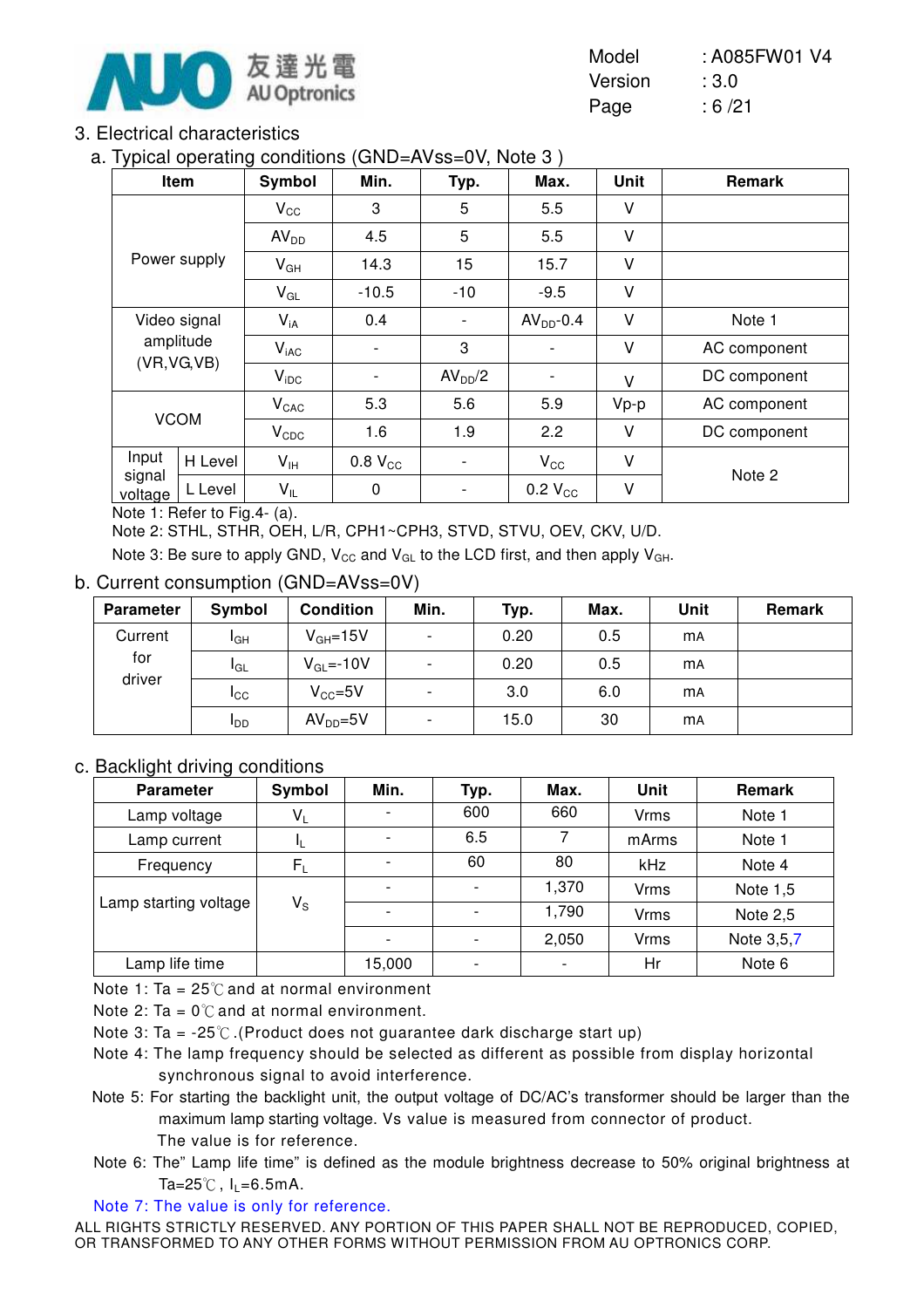

### 4. AC Timing

a. Timing conditions

| <b>Parameter</b>                   | Symbol                              | Min.                     | Typ.                         | Max.                         | Unit.              | <b>Remark</b> |
|------------------------------------|-------------------------------------|--------------------------|------------------------------|------------------------------|--------------------|---------------|
| Rising time                        | $t_{r}$                             | $\qquad \qquad -$        |                              | 10                           | ns                 | Note 1        |
| Falling time                       | $t_f$                               |                          |                              | 10                           | ns                 | Note 1        |
| High and low level pulse width     | $t_{\text{CPH}}$                    | 99                       | 103                          | 107                          | ns                 | CPH1~CPH3     |
| CPH pulse duty                     | $t_{\text{CWH}}$                    | 40                       | 50                           | 60                           | $\%$               | CPH1~CPH3     |
| CPH pulse delay                    | $t_{C12}$<br>$t_{C23}$<br>$t_{C31}$ | 30                       | $t_{CPH}/3$                  | $t_{CPH}/2$                  | ns                 | CPH1~CPH3     |
| STH setup time                     | $t_{\text{SUH}}$                    | 20                       | $\blacksquare$               | $\overline{\phantom{a}}$     | ns                 | STHR, STHL    |
| STH hold time                      | $t_{HDH}$                           | 20                       |                              |                              | <b>Ns</b>          | STHR, STHL    |
| STH pulse width                    | $t_{\scriptstyle\text{STH}}$        | $\overline{\phantom{a}}$ | 1                            | $\overline{\phantom{a}}$     | $t_{\text{CPH}}$   | STHR, STHL    |
| STH period                         | $t_{H}$                             | 61.5                     | 63.5                         | 65.5                         | $\mu$ S            | STHR, STHL    |
| OEH pulse width                    | $t_{OEH}$                           | $\frac{1}{2}$            | 1.22                         |                              | $\mu$ S            | <b>OEH</b>    |
| Sample and hold disable time       | $t_{\text{DIS1}}$                   | $\qquad \qquad -$        | 8.28                         | $\overline{\phantom{a}}$     | $\mu$ S            |               |
| OEV pulse width                    | $t_{OEV}$                           | $\overline{\phantom{a}}$ | 5.40                         |                              | $\mu$ s            | <b>OEV</b>    |
| CKV pulse width                    | $t_{CKV}$                           | $\overline{\phantom{0}}$ | 4.18                         | $\qquad \qquad -$            | $\mu$ S            | <b>CKV</b>    |
| Clean enable time                  | $t_{DIS2}$                          |                          | 3.74                         |                              | $\mu$ S            |               |
| Horizontal display start           | $t_{\sf SH}$                        | $\overline{a}$           | 0                            | $\frac{1}{2}$                | $T_{\text{CPH}}/3$ |               |
| Horizontal display<br>timing range | $t_{DH}$                            |                          | 1440                         | $\overline{\phantom{0}}$     | $T_{\text{CPH}}/3$ |               |
| STV setup time                     | $t_{\scriptstyle\text{SUV}}$        | 400                      | $\qquad \qquad \blacksquare$ | $\qquad \qquad \blacksquare$ | ns                 | STVU, STVD    |
| STV hold time                      | $t_{HDV}$                           | 400                      |                              |                              | ns                 | STVU, STVD    |
| STV pulse width                    | $t_{STV}$                           | $\overline{\phantom{a}}$ |                              | 1                            | $t_H$              | STVU, STVD    |
| Horizontal lines per field         | $t_{\rm V}$                         | 256                      | 262                          | 268                          | $t_H$              | Note 2        |
| Vertical display start             | $t_{SV}$                            |                          | 3                            |                              | $t_{H}$            |               |
| Vertical display timing range      | $t_{\text{DV}}$                     |                          | 234                          | $\qquad \qquad -$            | $t_H$              |               |
| VCOM rising time                   | $t_{rCOM}$                          |                          |                              | 5                            | $\mu$ s            |               |
| <b>VCOM falling time</b>           | $t_{\text{fCOM}}$                   |                          | $\qquad \qquad -$            | 5                            | $\mu$ S            |               |
| VCOM delay time                    | t <sub>DCOM</sub>                   |                          | $\frac{1}{2}$                | 3                            | $\mu$ S            |               |
| RGB delay time                     | $t_{DRGB}$                          |                          | $\overline{a}$               | $\mathbf{1}$                 | $\mu$ s            |               |

Note 1: For all of the logic signals.

Note 2: Please don't use odd horizontal lines to drive LCD panel for both odd and even field simultaneously.

#### b. Timing diagram

Please refer to the attached drawing, from Fig.2 to Fig.6.

#### 5. Power Sequence

Model : A085FW01 V4 Version : 3.0 Page : 7/21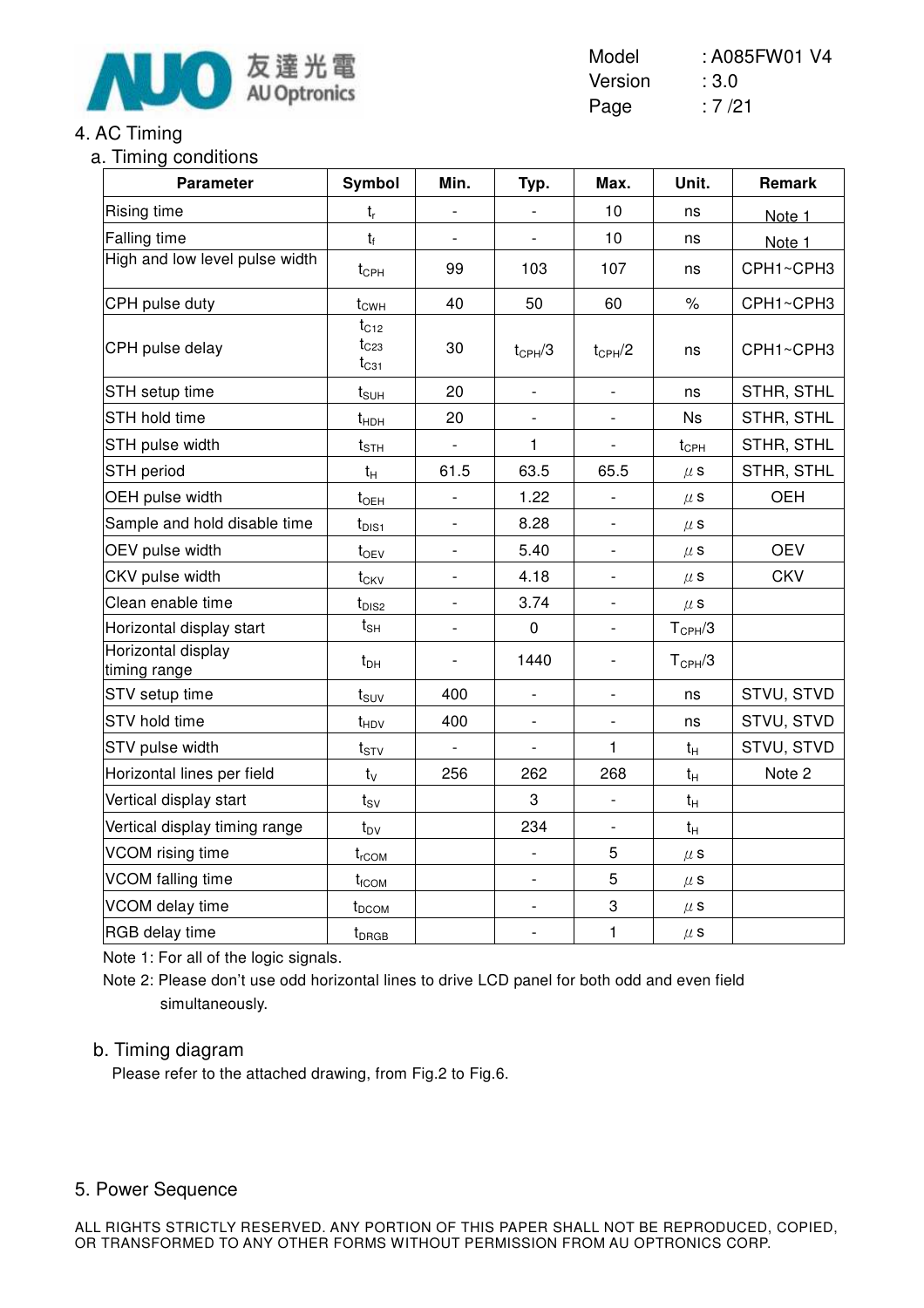

Model : A085FW01 V4 Version : 3.0 Page : 8/21

Sequence for power on/off and Signal on/off



trvcc $\leq$ 15ms(From 10%VCC to 90%VCC ,when VCC is low to high) travdd $\leq$ 15ms(From 10%VAVDD to 90%VAVDD ,when VAVDD is low to high) trgh $\leq$ 15ms(From 10%VGH to 90%VGH ,when VGH is low to high) trgl $\leq$ 15ms(From 10%VGL to 90%VGL ,when VGL is low to high) tfvcc $\leq$ 20ms(From 90%VCC to 10%VCC ,when VCC is high to low) tfavdd $\leq$ 20ms(From 90%VAVDD to 10%VAVDD ,when VAVDD is high to low) tfgh $\leq$ 20ms(From 90%VGH to 10%VGH ,when VGH is high to low) tfgl $\leq$ 20ms(From 90%VGL to 10%VGL ,when VGL is high to low)  $0 \le t1 \le 10$ ms(From 90%Vcc to 10% VAVDD, when VCC is low to high)  $0 \le t2 \le 10$ ms(From 90%VAVDD to 10% VGL, when VCC is low to high)  $0 \le t$ 3 $\le$ 10ms(From 90% VGL to 10% VGH, when VCC is low to high)  $0 \le t$ 4 S 10ms(From 90%VGH to video signal start , when VGH is low to high)  $0 \le t \le 10$ ms(From video signal end to 90%VGH, when VGH is low to high) t6 $\leq$ 10ms(From 10%VGH to 90% VGL, when VCC is high to low)  $t7 \leq 10$ ms(From 10% VGL to 90% VAVDD, when VCC is high to low) t8 $\leq$ 10ms(From 10%VAVDD to 90% VCC, when VCC is high to low) t9 $\geq$ 0.4s(From 10%VCC is H  $\rightarrow$  L to 10%VCC is L  $\rightarrow$  H)  $0 \leq t$ db $\leq$ 10ms(From video signal start to backlight on)  $0 \leq$  tbd $\leq$  10ms(From backlight off to video signal end)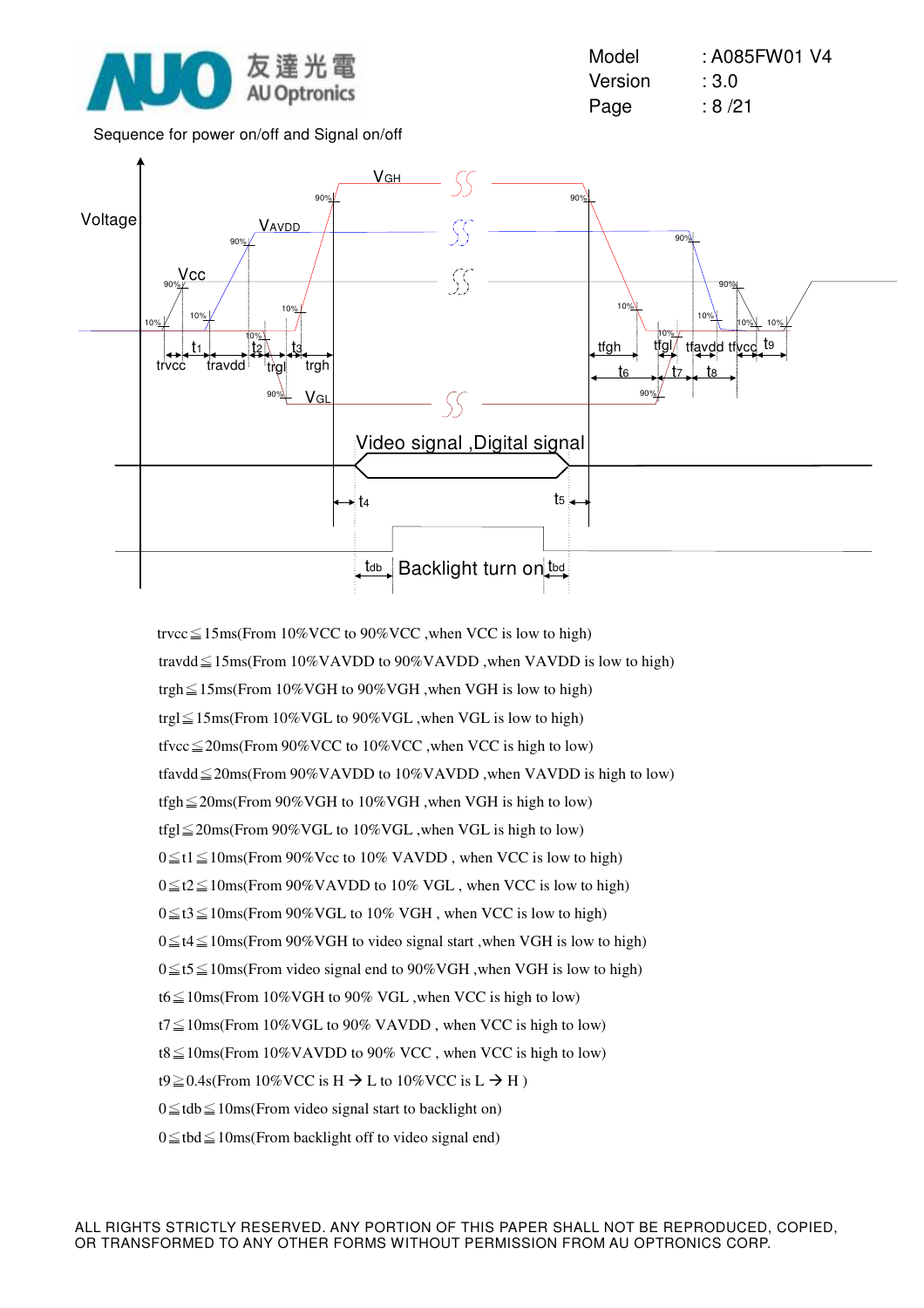

| Model   | : A085FW01 V4 |
|---------|---------------|
| Version | :3.0          |
| Page    | : 9/21        |

## **C. Optical specification (Note 1, Note 2)**

| Item               |                                       | Symbol    | <b>Condition</b>                             | ,<br>Min.                | Typ.                 | Max.         | Unit            | Remark    |
|--------------------|---------------------------------------|-----------|----------------------------------------------|--------------------------|----------------------|--------------|-----------------|-----------|
| Response time      | Rise<br>Fall                          | Tr<br>Τf  | $\theta = 0^{\circ}$                         | $\overline{\phantom{a}}$ | 12<br>18             | 24<br>36     | ms<br>ms        | Note 3,5  |
| Contrast ratio     |                                       | <b>CR</b> | At optimized<br>Viewing angle                | 200                      | 300                  |              |                 | Note 4, 5 |
| Viewing angle      | Top<br><b>Bottom</b><br>Left<br>Right |           | $CR \ge 10$                                  | 40<br>55<br>55<br>55     | 50<br>65<br>65<br>65 |              | deg.            | Note 5, 6 |
| <b>Brightness</b>  |                                       | $Y_L$     | $I_L = 6.5$ mA, 25°C                         | 210                      | 250                  |              | $\text{cd/m}^2$ | Note 7    |
| White chromaticity |                                       | X<br>Y    | $\theta = 0^{\circ}$<br>$\theta = 0^{\circ}$ | 0.27<br>0.29             | 0.32<br>0.34         | 0.37<br>0.39 |                 | Note 7    |

Note 1 : To be measured in the dark room. Ambient temperature =25 $\degree$ C, and lamp current  $I_1 = 6.5$  mArms. DC/AC inverter driving frequency: 60 kHz.

Note 2 : To be measured on the center area of panel with a viewing cone of 1<sup>°</sup>by Topcon luminance meter BM-5, after 15 minutes operation.

Note 3. Definition of response time:

The output signals of photo detector are measured when the input signals are changed from "black" to "white"(falling time) and from "white" to "black"(rising time), respectively.

The response time is defined as the time interval between the 10% and 90% of amplitudes. Refer to figure as below.



Note 4. Definition of contrast ratio:

Contrast ratio is calculated with the following formula.

Contrast ratio (CR)= Photo detector output when LCD is at "White" state Photo detector output when LCD is at "Black" state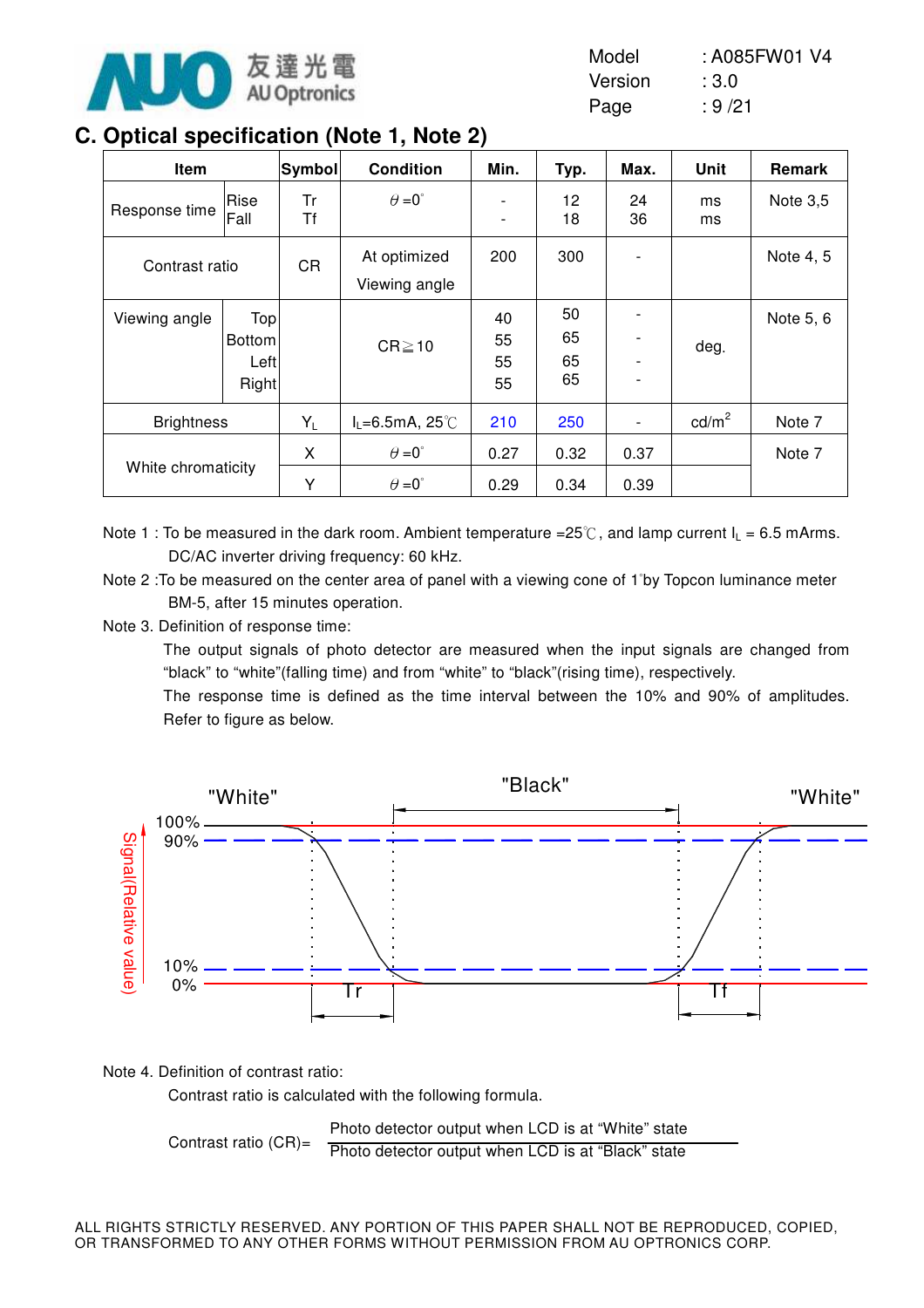

| Model   | : A085FW01 V4 |
|---------|---------------|
| Version | :3.0          |
| Page    | :10/21        |

Note 5. White  $Vi=V_{i50}$  + 1.5V

Black  $Vi=V_{150} \pm 2.0V$ 

" $\pm$ " means that the analog input signal swings in phase with  $V_{COM}$  signal.

" $\overline{+}$ " means that the analog input signal swings out of phase with V<sub>COM</sub> signal.

 $V_{150}$ : The analog input voltage when transmission is 50%

The 100% transmission is defined as the transmission of LCD panel when all the input terminals of module are electrically opened.

Note 6. Definition of viewing angle, Refer to figure as below.



Note 7. Measured at the center area of the panel when all the input terminals of LCD panel are electrically opened.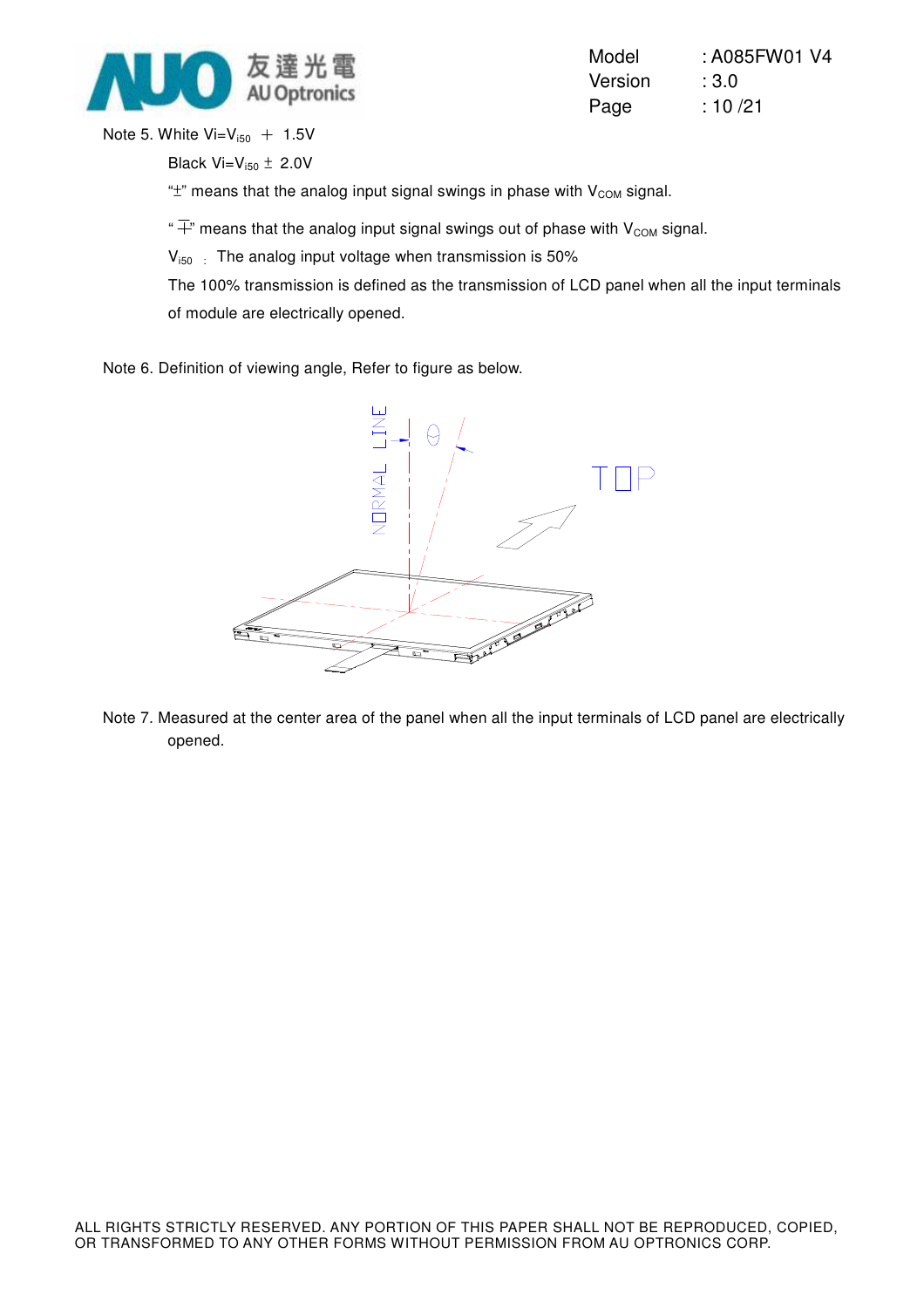

| Model   | : A085FW01 V4 |
|---------|---------------|
| Version | :3.0          |
| Page    | : 11 /21      |

## **D. Reliability test conditions (Note 2):**

| No.            | <b>Test items</b>                  | <b>Conditions</b>                                                                                                                                                  | Remark                                     |
|----------------|------------------------------------|--------------------------------------------------------------------------------------------------------------------------------------------------------------------|--------------------------------------------|
| 1              | High temperature storage           | Ta= 70℃<br>200Hrs                                                                                                                                                  |                                            |
| $\overline{c}$ | Low temperature storage            | Ta= -20℃<br>200Hrs                                                                                                                                                 |                                            |
| З              | High temperature operation         | $Tp = 60^{\circ}$<br>200Hrs                                                                                                                                        |                                            |
| 4              | Low temperature operation          | Ta= $-10^{\circ}$ C<br>200Hrs                                                                                                                                      |                                            |
| 5              | High temperature and high humidity | Tp= 50℃, 80% RH<br>200Hrs                                                                                                                                          | Operation                                  |
| 6              | Heat shock                         | -30℃~70℃/50 cycles 1Hrs/cycle                                                                                                                                      | Non-operation                              |
|                | Electrostatic discharge            | $\pm 200V, 200pF(0\Omega)$ , once for each terminal                                                                                                                | Non-operation                              |
| 8              | Vibration                          | Frequency range<br>$:10\neg 55Hz$<br><b>Stoke</b><br>: 1.5mm<br>: $10 \sim 55 \sim 10$ Hz<br>Sweep<br>2 hours for each direction of X, Y, Z<br>(6 hours for total) | JIS C7021,<br>$A-10$<br><b>Condition A</b> |
| 9              | Mechanical shock                   | 100G, 6ms, $\pm X, \pm Y, \pm Z$<br>3 times for each direction                                                                                                     | JIS C7021,<br>$A-7$<br>Condition C         |
| 10             | Vibration (with carton)            | Random vibration:<br>$0.015G^2$ /Hz from $5 \sim 200Hz$<br>-6dB/octave from 200~500Hz                                                                              | IEC 68-34                                  |
| 11             | Drop (with carton)                 | Height: 60cm<br>1 corner, 3 edges, 6 surfaces                                                                                                                      | <b>JIS Z0202</b>                           |

Note1: Ta: Ambient Temperature.

Note2: Tp: Panel Surface Temperature

Note3: In the standard conditions, there is not display function NG issue occurred. All the cosmetic specification is judged before the reliability stress.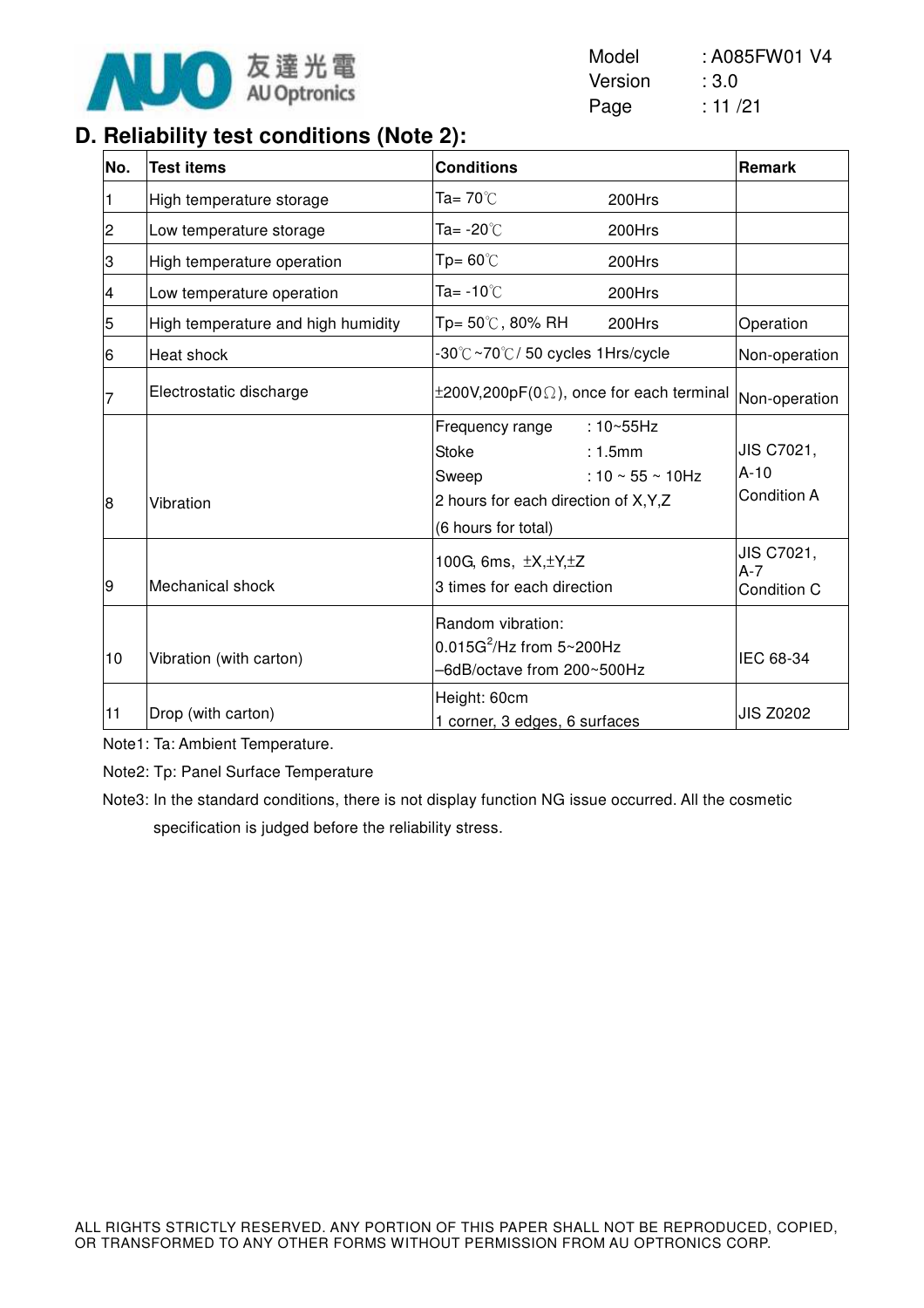

| Model   | : A085FW01 V4 |
|---------|---------------|
| Version | :3.0          |
| Page    | : 12/21       |

## **E. Packing form**

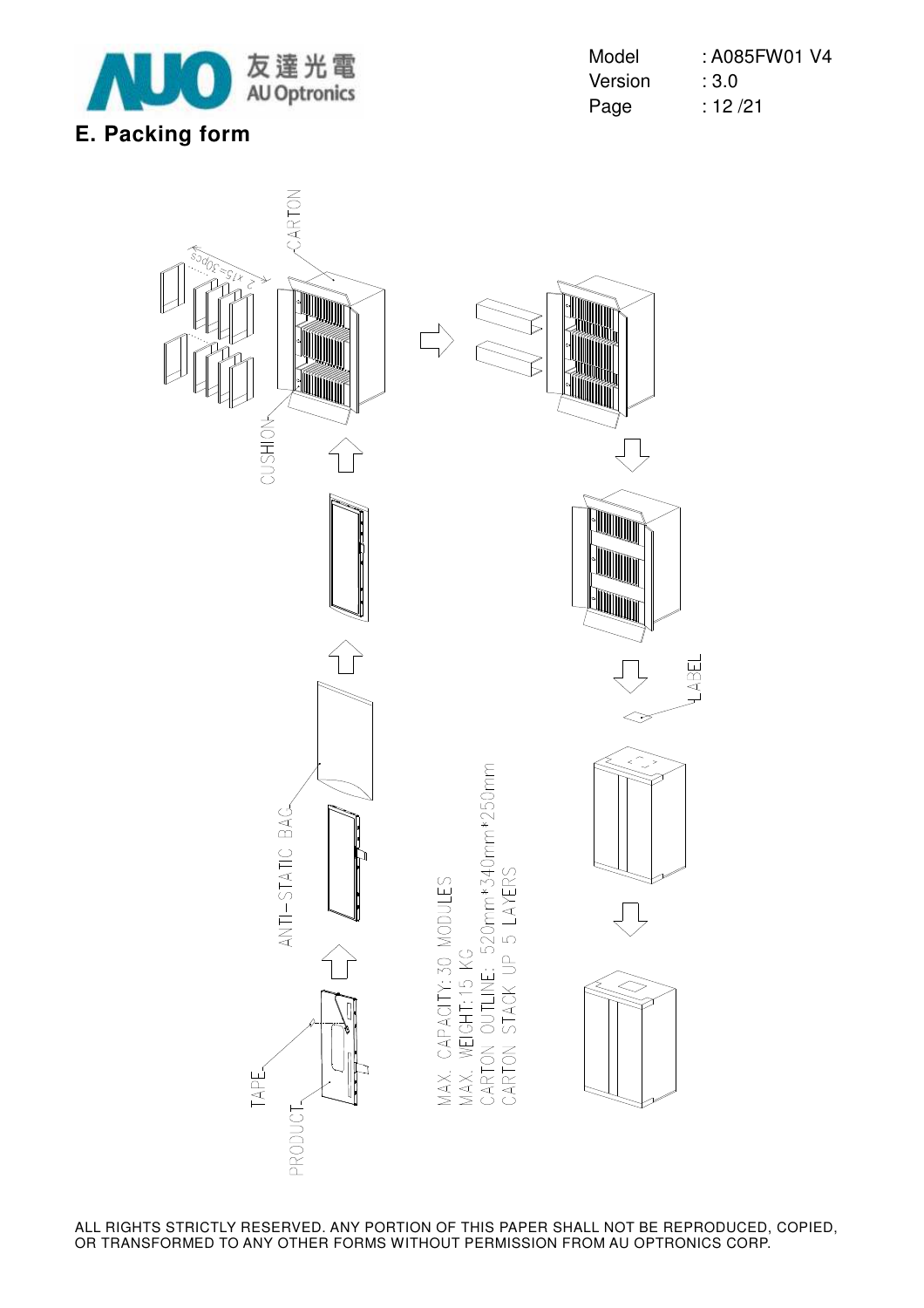

4.Lamp connector:Pin T(High voltage/color:pink) Pin 2(GND/color:White)<br>5.Allowed depth of screw insertion is 1.5mm Max.<br>6.For screw spec:N2 PO.4<br>7.The Max. recommend torgue of screwing for ground wire fixing is 2.0kg

1.General tolerance is ±0.3mm.<br>2.The bending radius of FPC should be larger than 0.6mm.<br>3.Connector: JST BHSR-02VS-1.

Notes:



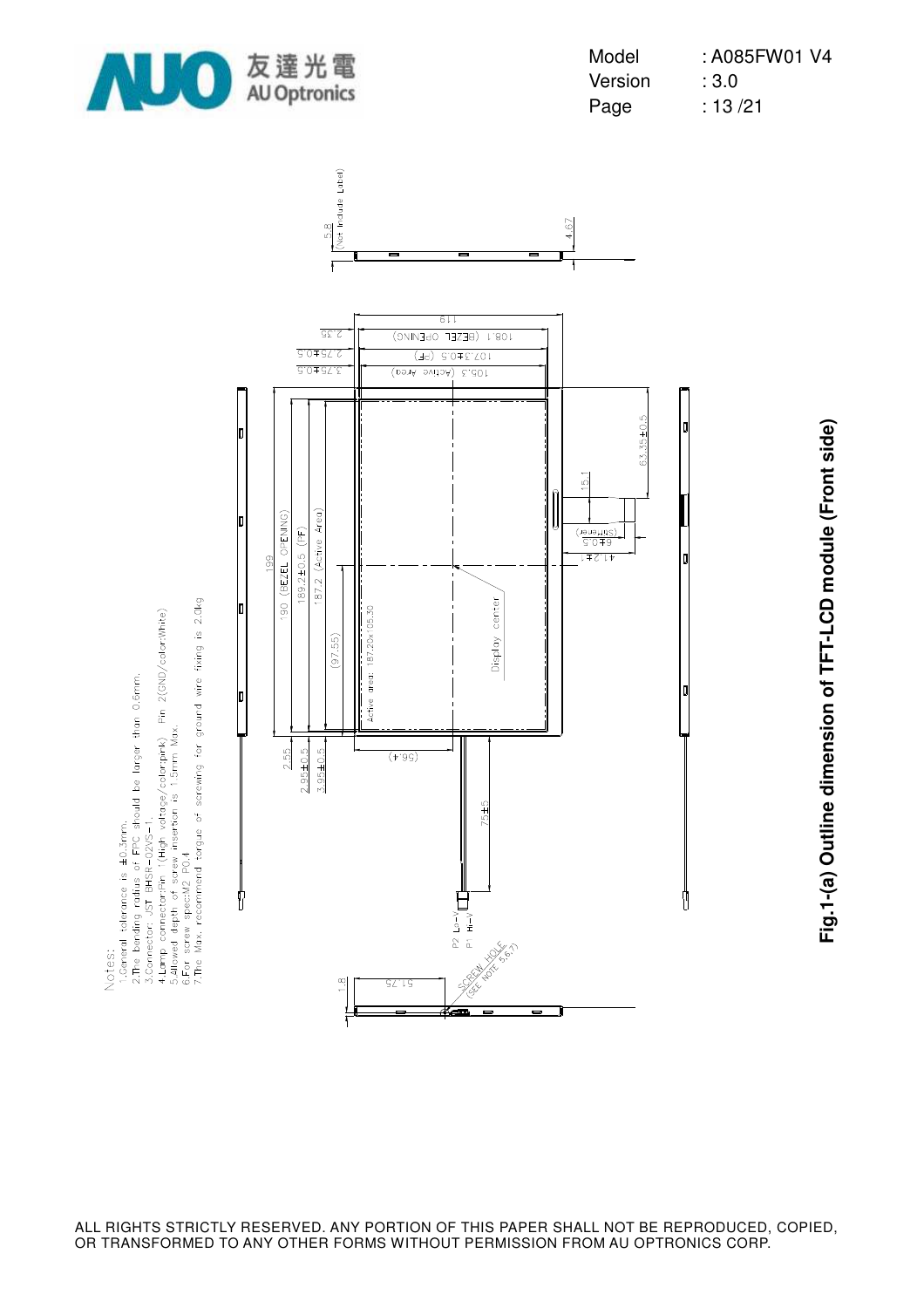



**Fig.1-(b) Outline dimension of TFT-LCD module (Back side)** Fig.1-(b) Outline dimension of TFT-LCD module (Back side)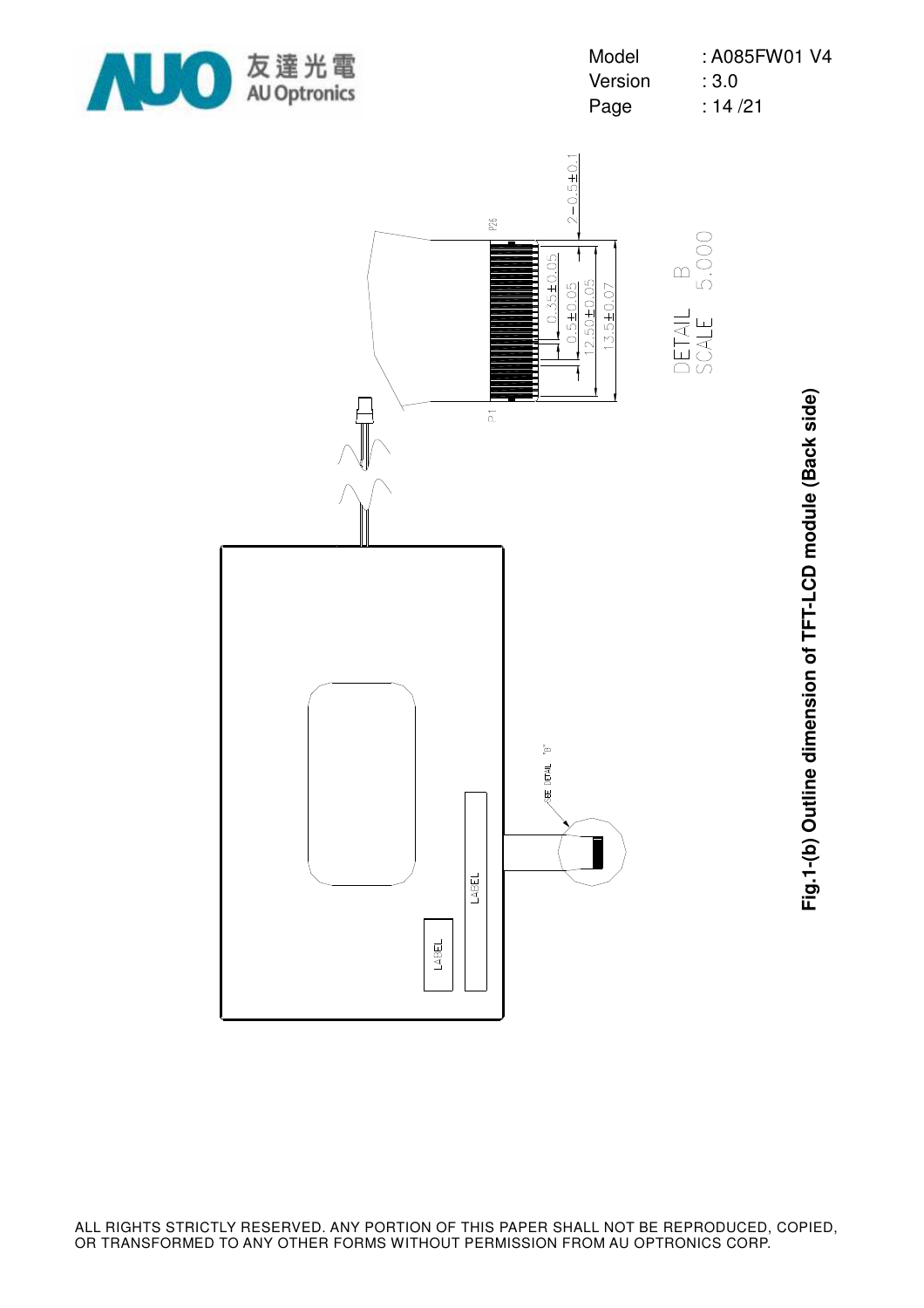

**Fig.2 Sampling clock timing** Fig.2 Sampling clock timing

ALL RIGHTS STRICTLY RESERVED. ANY PORTION OF THIS PAPER SHALL NOT BE REPRODUCED, COPIED, OR TRANSFORMED TO ANY OTHER FORMS WITHOUT PERMISSION FROM AU OPTRONICS CORP.

 $\mathbf{\mathsf{C}}$ ڢ Ŧ.  $\boldsymbol{\alpha}$   $\mathbf{\circ}$ به H ო

 $\Xi$ 工 L(R)

 $\mathbf{\circ}$ ڢ  $\Xi$ 

ىب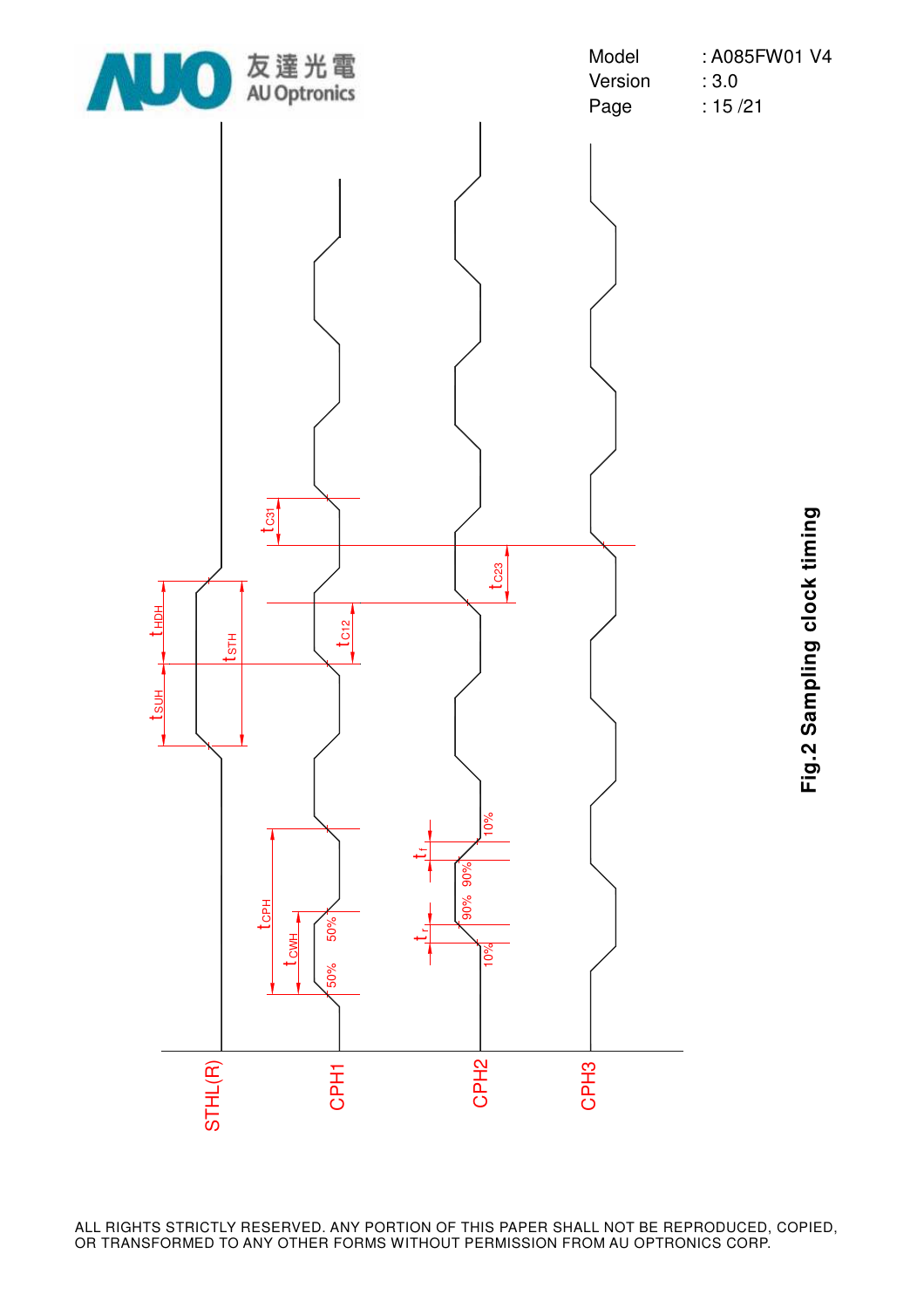

| Model   | : A085FW01 V4 |
|---------|---------------|
| Version | :3.0          |
| Page    | : 16/21       |



**Fig.3 Horizontal display timing range** Fig.3 Horizontal display timing range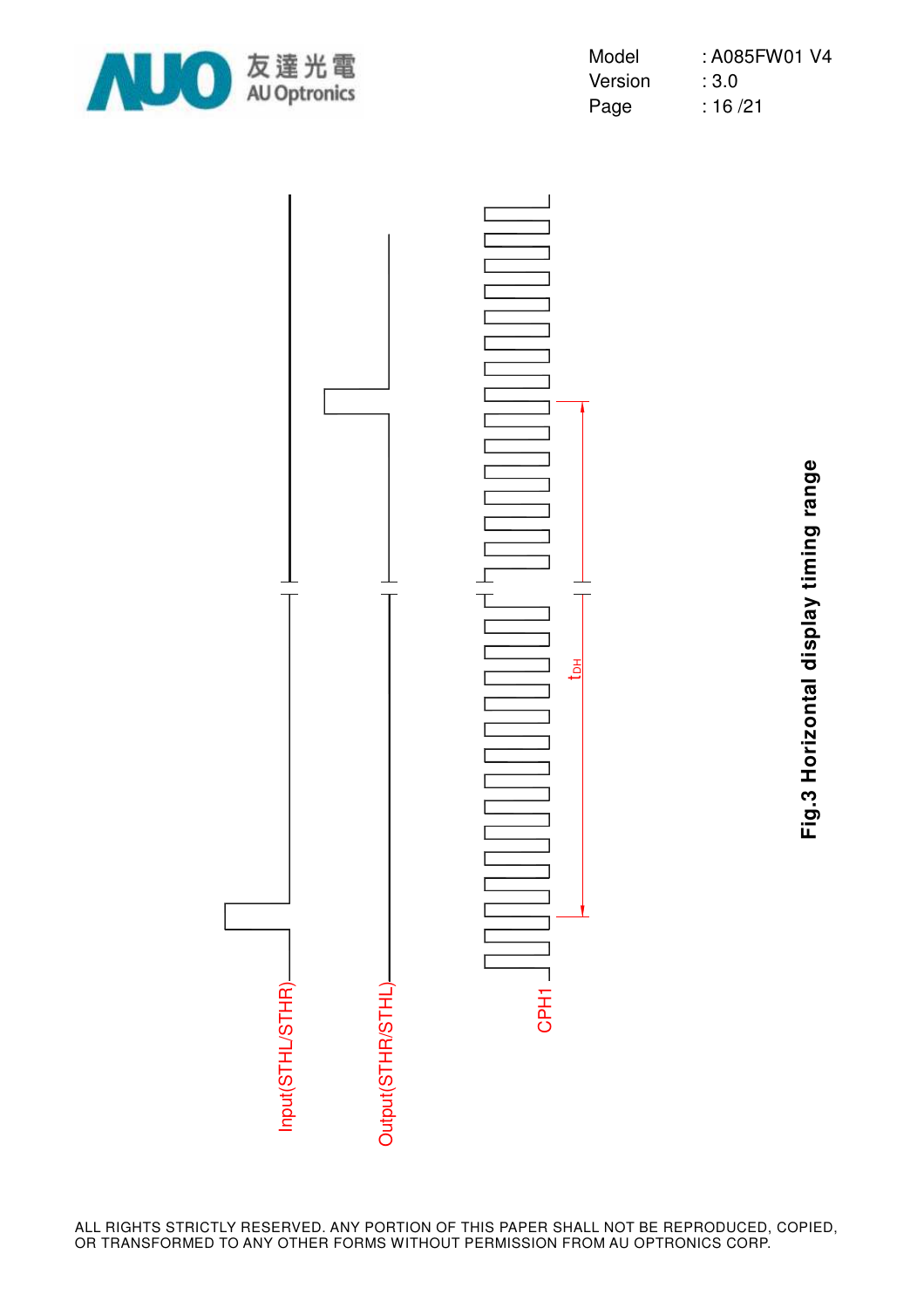

| Model   | : A085FW01 V4 |
|---------|---------------|
| Version | : 3.0         |
| Page    | : 17 /21      |

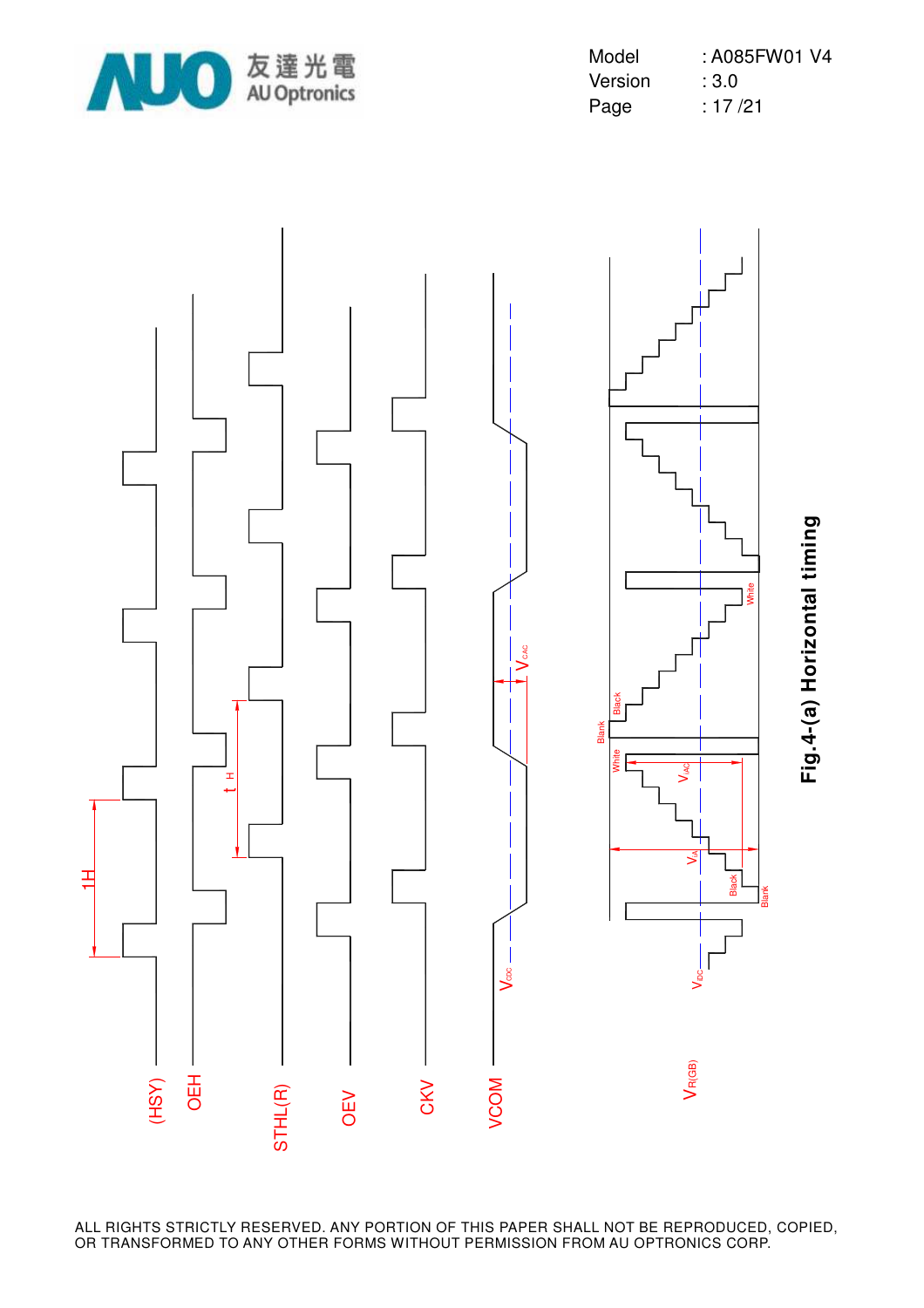



Version Page Page : 18 /21 Model : A085FW01 V4 : A085FW01 V4<br>: 3.0 : 18/21

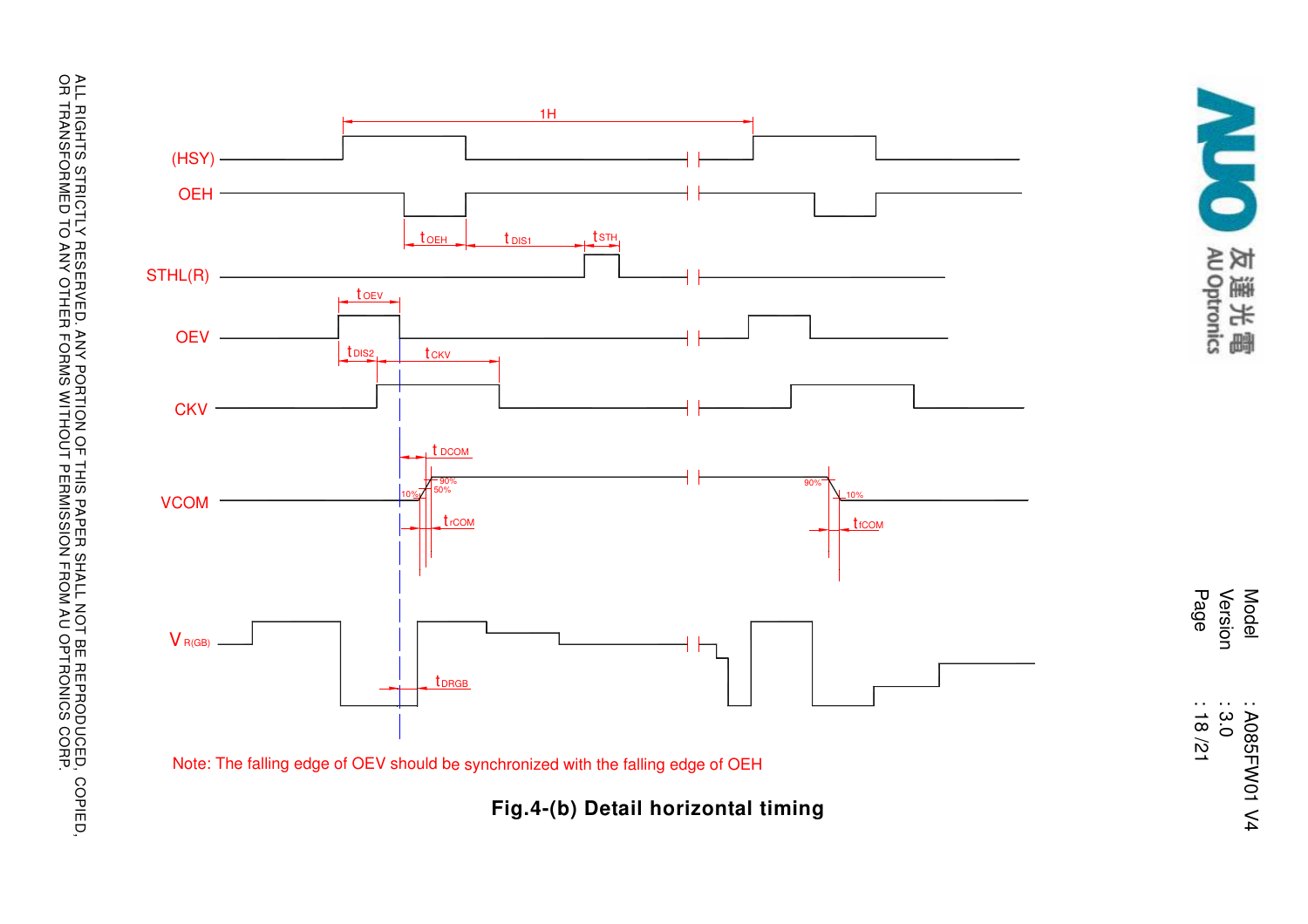

| Model   | : A085FW01 V4 |
|---------|---------------|
| Version | : 3.0         |
| Page    | : 19 /21      |



**Fig.5 Vertical shift clock timing** Fig.5 Vertical shift clock timing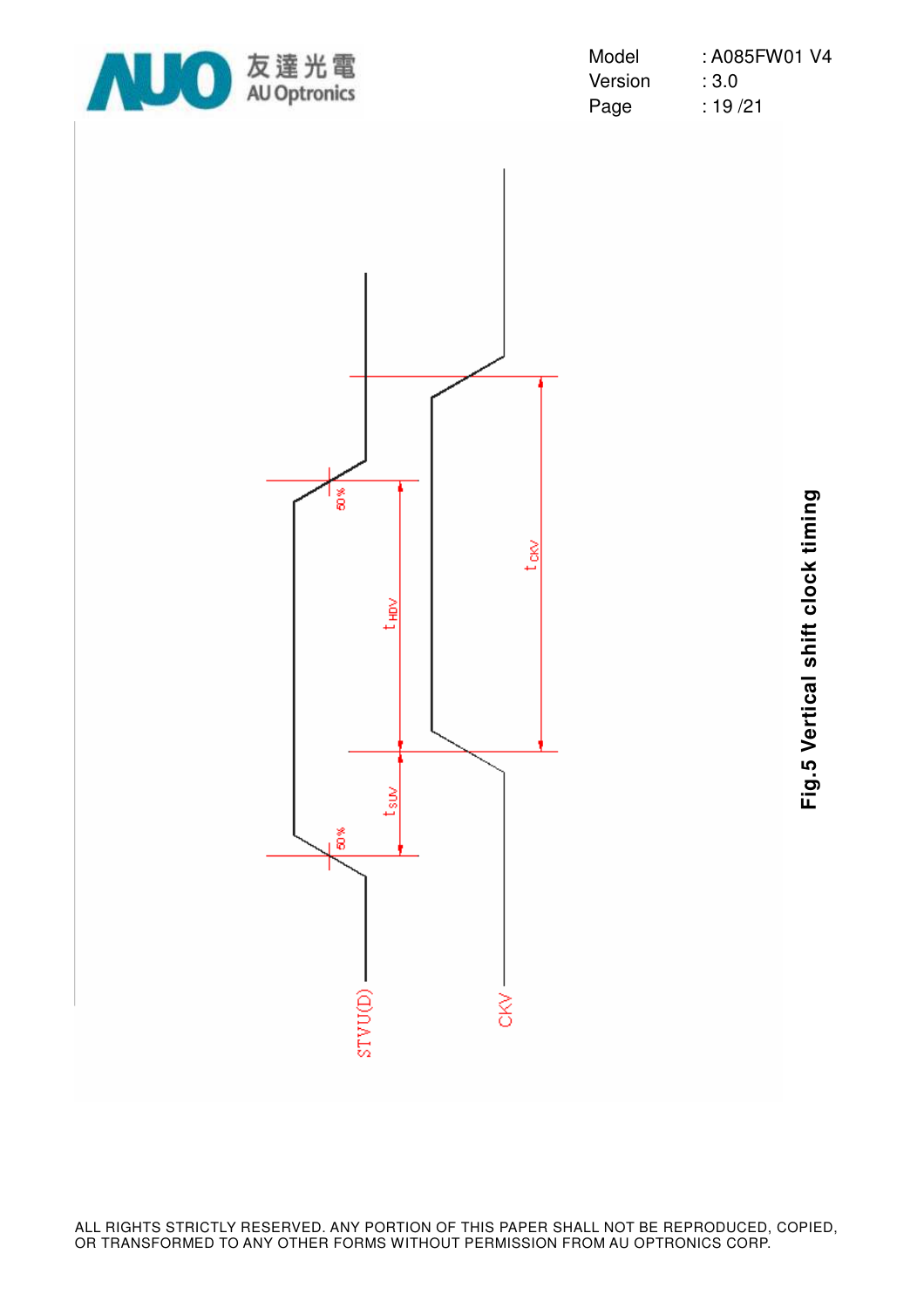